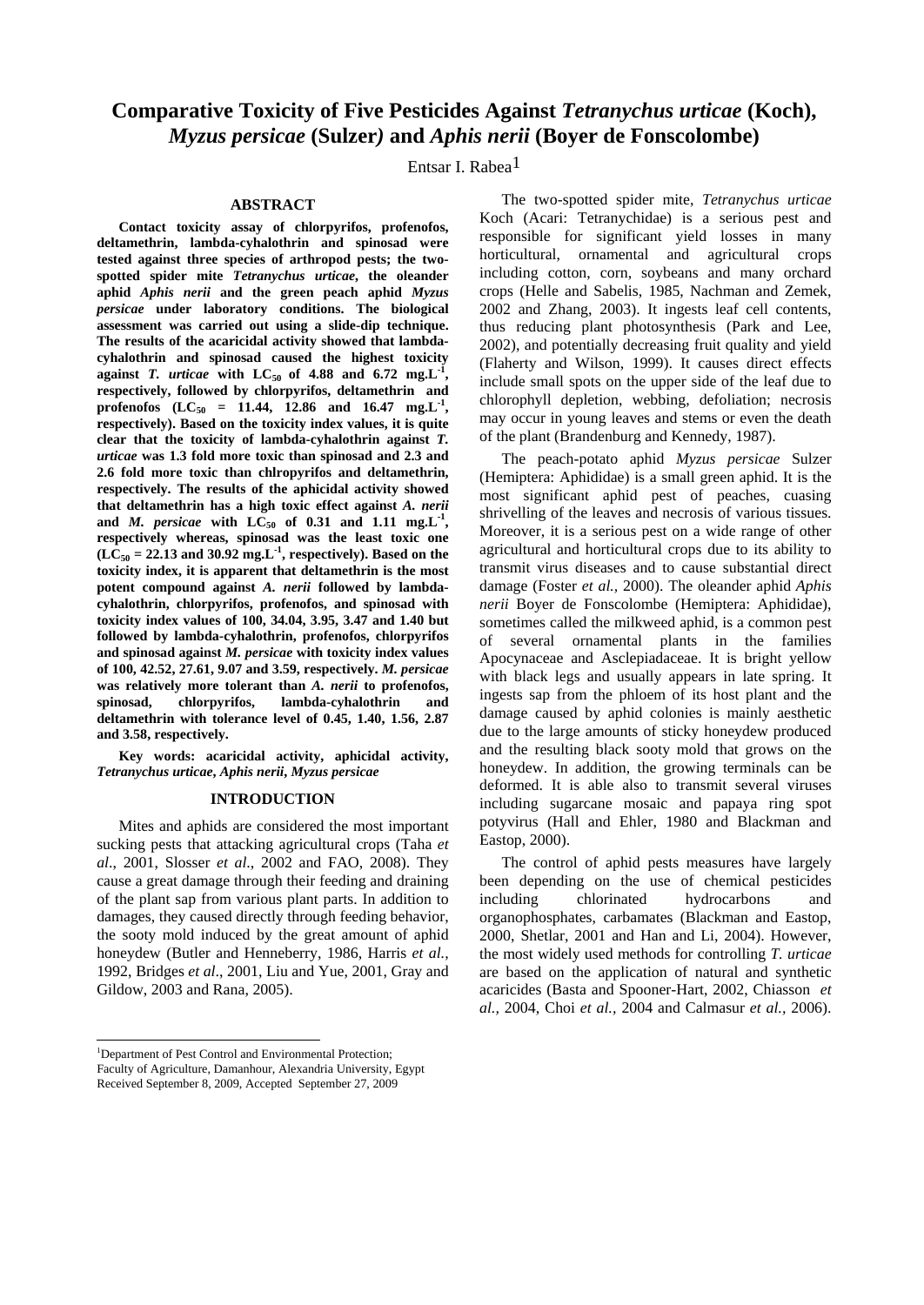One of the major problems in the control of such pests of the peach orchard and oleander plants, respectively is their ability to rapidly develop resistance to many pesticides (Foster *et al.,* 2000, Devine *et al.,* 2001, Herron *et al.,* 2001 and Li *et al.,* 2003).

Therefore, this paper describes a laboratory study that assessed the potential of certain pesticides including two organophosphates (chlorpyrifos and profenofos), two pyrethroids (deltamethrin and lambda cyhalothrin) and a microbial pesticide (spinosad) against three species of arthropod pests; the two-spotted spider mite (*T. urticae*), the oleander aphid (*A. nerii*)

ingredient as  $mg.L^{-1}$ . Common names, trade names, chemical names and formulations for the tested

Three species of arthropod pests tested in this study included the adult females of two-spotted spider mite *T. urticae* Koch (Acari: Tetranychidae), the oleander aphid <sup>LC</sup><sub>50</sub> *A. nerii* Boyer de Fonscolombe (Hemiptera: Aphididae) The tolerance level for each compound against aphid and the green peach aphid *M. persicae* Sulzer (Hemiptera: Aphididae). A colony of *T. urticae* was obtained from a culture maintained in Pesticide Chemistry Department, Faculty of Agriculture, Alexandria University and was reared on caster-oil plant *Ricinus communis* L., leaves and kept under laboratory conditions at  $26 \pm 2^{\circ}\text{C}$  and  $65 \pm 5\%$  R.H.<br>with a 12:12 light:dark photoperiod. Samples of *A. nerii* Sciences, USA). The values of LC<sub>50</sub> were considered to and *M. persicae* were collected from the infested plants

and tested directly without further rearing.

## **Toxicity bioassay**

and the green peach aphid (*M. persicae*). (ranged from 1 to 250 mg.L<sup>-1</sup>). The slides were dipped **MATERIALS AND METHODS** in a test solution for 5 seconds. Three replicates with **Tested compounds CONS CONS CONS CONS CONS CONS CONS CONS CONS CONS CONS CONS CONS CONS CONS CONS CONS CONS CONS CONS CONS CONS CONS CONS CONS CONS CONS CONS CONS** Five commercial pesticides were used and the  $\pm 2^{\circ}$ C and 65  $\pm$  5% R.H., with a 12:12 light : dark dosages were calculated on the basis of active photoperiod. Mortality was determined 24 h after <sup>-1</sup>. Common names, trade names, treatment under a microscope and corrected mortality chemical names and formulations for the tested (%) was calculated using Abbott's formula (Abbott, insecticides are shown in Table 1.  $1925$ . LC<sub>50</sub> values were calculated according to Finney **Test Pests** (1971). Toxicity index of the tested compounds was To measure the toxicity of the tested compounds against *T. urticae*, *A. nerii* and *M. persicae*, the FAO recommended slide-dip method with a little modification was used (Anonymous 1980). Twenty adult of the test aphid or mite were placed on their dorsum with a fine brush on a double-side adhesive tape on a glass slide. The insecticides were dissolved in distilled water to obtain a series of concentrations  $^{-1}$  The clides were dineed ). The slides were dipped three slides were maintained for each treatment and determined according to Sun (1950) as follow:

Toxicity index = 
$$
\frac{LC_{50} \text{ of the most effective compound}}{LC_{50} \text{ of the tested compound}} \times 100
$$

species was calculated as follow:

|                 | value of <i>M. persicae</i> of any compound  |  |
|-----------------|----------------------------------------------|--|
| roierance level | value of A <i>nerii</i> of the same compound |  |

## **Statistical analysis**

Statistical analysis was performed by a SPSS software version 12.0 (Statistical Package for Social Sciences, USA). The values of  $LC_{50}$  were considered to be significantly different if the 95% confidence limits did not overlap.

**Table 1. The commercial pesticides used in bioassays**

| <b>Common</b><br>name              | <b>Trade name</b>       | <b>Chemical name</b>                                                                                                                           | Formulation                   |
|------------------------------------|-------------------------|------------------------------------------------------------------------------------------------------------------------------------------------|-------------------------------|
| Klorozd                            | Chlorpyrifos            | $O, O$ -diethyl- $O$ -(3,5,6-trichloro-2-pyridyl)<br>phosphorothioate                                                                          | 48% EC (KZ Co.)               |
| Selean                             | Profenofos              | O-(4-bromo-2-chlorophenyl)-O-ethyl-S-propyl<br>phosphorothioate                                                                                | 72% EC (KZ Co.)               |
|                                    | Kafrothrin Deltamethrin | (S)- $\alpha$ -cyano-3-phenoxybenzyl ( <i>IR,3R</i> )-3-(2,2-<br>dibromovinyl)-2,2-dimethylcyclopropane carboxylate                            | 2.5% EC (KZ Co.)              |
| <b>L</b> ambda-<br>$L$ avholothrin | cyhalothrin             | (S)- $\alpha$ -cyano-3-phenoxybenzyl (Z)-( <i>IR,3R</i> )-3-(2-chloro-<br>3,3,3-trifluoro-1-propenyl)-2,2-dimethylcyclopropane<br>carboxylate) | 5% EC (KZ Co.)                |
| <b>Tracer</b>                      | Spinosad                | a mixture of spinosyns A and D that are tetracyclic-<br>macrolide compounds produced by an actinomycete,<br>Saccharopolyspora spinosa          | 24 % SC (Dow<br>AgroSciences) |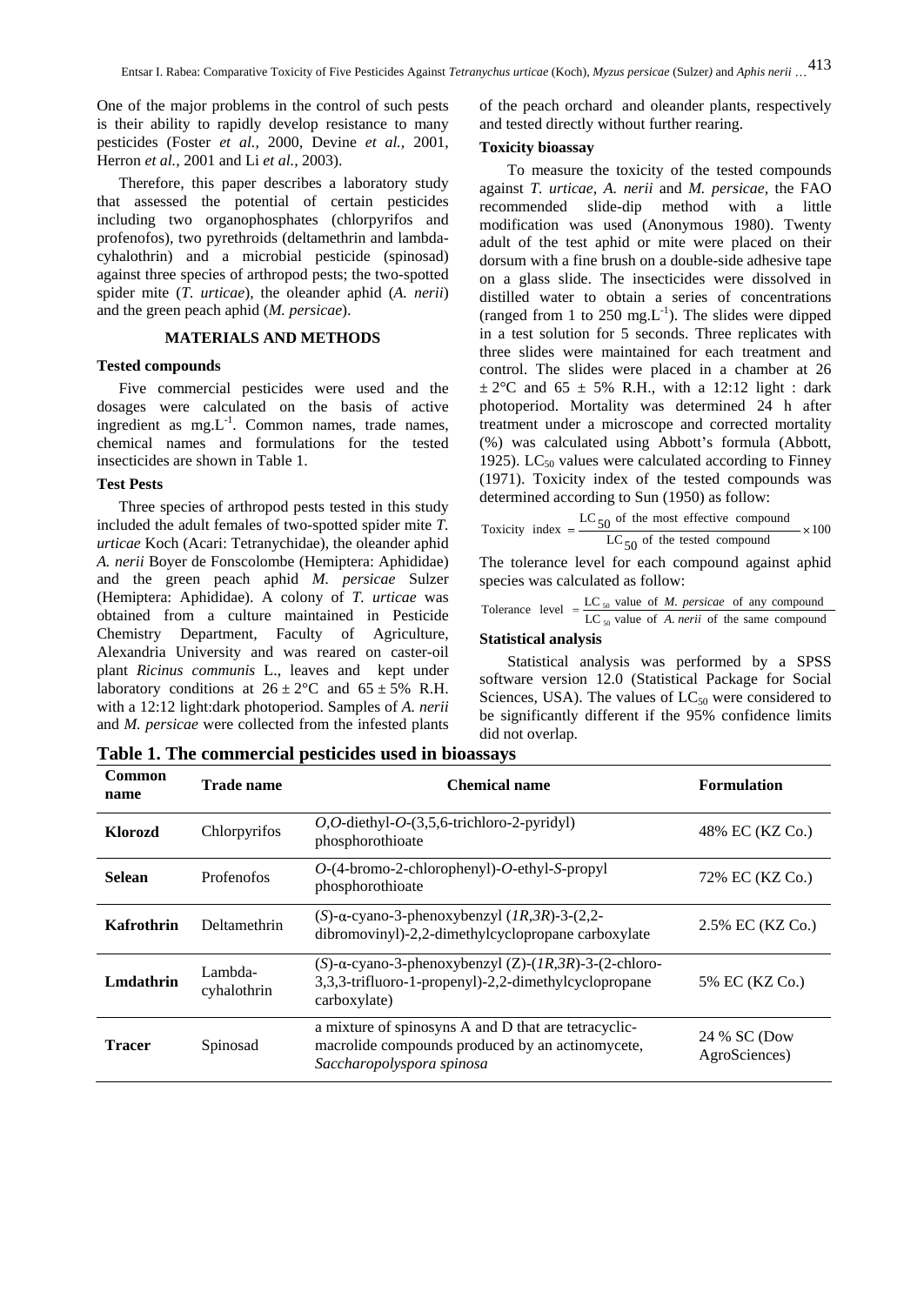insecticides against *T. urticae* are presented in Table 2. toxicity of fenitrothion as an organophosphate, against Based on the LC<sub>50</sub> values, all of the compounds showed the adult females of *T. urticae* under laboratory a varied degree of the toxicity. Lambda-cyhalothrin, as conditions. They found that fenitrothion has toxic effect a pyrethroid, caused the highest acaricidal activity  $(LC_{50})$  $= 4.88$  mg.L<sup>-1</sup>) followed by spinosad, chlropyrifos, ) followed by spinosad, chlropyrifos, Spinosad is a novel insect control agent derived by deltamethrin and profenofos ( $LC_{50} = 6.72$ , 11.44, 12.86 fermentation and 16.47 mg. $L^{-1}$ , respectively). Concerning on the toxicity index values (Table 2), it is quite clear that the toxicity of lambda**-**cyhalothrin against *T. urticae* was 1.3 fold more toxic than spinosad and 2.3 and 2.6 fold more toxic than chlropyrifos and deltamethrin, respectively. While the toxicity of lambda**-**cyhalothrin

McKee and Knowles, (1985) reported that FMC-54800 studies, while permethrin, fenvalerate and fluvalinate were intermediate in pharmacokinetic efficiency. ppm, respectively.<br>Marshall and Pree, (1991) found that the fenpropathrin **Aphicidal activity against A. nerii and M. persicae** at the field rate, was highly toxic to nymphs and adults of the European red mite *Panonychus ulmi* (Koch) at 48 h where 98 and 100% of the *P. ulmi* nymphs and adults were killed, respectively. Recently, Ismail *et al.,* (2006) studied the effect of cypermethrin against *T. urticae* on three different host plants (castor bean, green bean and tomato) using leaf disc dip technique. They found that cypermethrin has a moderate toxic effect on the three host plants discs with  $LC_{50}$  of 166.9, 139.7 and 122.9 ppm for castor bean, green bean and tomato,

**RESULTS AND DISCUSSIONS** Uur result also indicated that, chlorpyritos has a Acaricidal activity against *T. urticae* **Framely** females of *T. urticae* comparing to the other The data of the acaricidal activity of the tested insecticides. El-Khodary *et al.,* (2007) evaluated the Our result also indicated that, chlorpyrifos has a moderate toxic effect ( $LC_{50} = 11.44$  mg. $L^{-1}$ ) on the adult  $-\overline{1}$  on the edult ) on the adult against *T. urticae* with an  $LC_{50}$  of 411.22 ppm.

, respectively). Concerning on the *Saccharopolyspora spinosa.* The active ingredient is was 3.3 fold more toxic than profenofos. (Miles, 2003). Our results indicated that spinosad The current results are in agreement with the showed a high contact acaricidal activity against  $T$ . previous finding of many investigators. For example, *urticae* ( $LC_{50} = 6.72$  mg.L<sup>-1</sup>). DeAmicis *et al.*, (1997) [1,1 -biphenyl-3yl methyl *cis*-3-(2-chloro-3,3,3- when applied directly to *T. urticae* at 400 ppm. El trifluoro-1-propenyl)-2,2-dimethyl cyclopropane Khodary *et al.,* (2007) added that biofly (*Beauvaria*  carboxylate], as a pyrethroid, gave the most toxic effect *bassiana*) and agerin (*Bacillus thuringiensis*) as to *T. urticae* based on both respiration and mortality biopesticides were effective against the adult female of of the actinomycete bacterium, composed of two variants, spinosyn A and spinosyn D (Thompson *et al.,* 2000). Spinosad controls many caterpillar pests in some fruit and vegetables, thrips in tomatoes, peppers and ornamental cultivation and dipterous leaf miners in vegetables and ornamentals (Miles, 2003). Our results indicated that spinosad showed a high contact acaricidal activity against *T.*  reported that this compound caused 100% mortality *T. urticae* with  $LC_{50}$  of 57857.8 conidia/ml and 103.2 ppm, respectively.

## **Aphicidal activity against** *A. nerii* **and** *M. persicae*

respectively.<br>the least active one compared to the others  $(LC_{50} =$ The acute toxicity of chlorpyrifos, profenofos, deltamethrin, lambda-cyhalothrin and spinosad against *A. nerii* and *M. persicae* was examined under laboratory condition after 24 h and the data are shown in Tables 3 and 4, respectively. The results of *A. nerii* (Table 3) showed that the deltamethrin and lambda-cyhalothrin were the most toxic insecticides ( $LC_{50} = 0.31$  and 0.91 mg.L<sup>-1</sup>, respectively). Chlorpyrifos and profenofos, as organophosphates, were moderately toxic  $(LC_{50} = 7.84)$ and 8.94 mg.L<sup>-1</sup>, respectively). However, spinosad was  $22.13 \text{ mg.L}^{-1}$ ). ).

|                                |                  | 95% confidence | Intercept                                      | Chi Toxicit |       |
|--------------------------------|------------------|----------------|------------------------------------------------|-------------|-------|
| <b>Insecticide</b>             |                  |                | $\pm$ S.E                                      |             |       |
|                                | Lower            | Upper          |                                                |             | index |
| <b>Chlorpyrifos</b>            | 11.44 5.17       |                | $0.75 \pm 0.13$ $-0.79 \pm 0.2$ 0.02 42.66     |             |       |
| <b>Profenofos</b>              | 16.47 1.56 33.09 |                | $-1.04 \pm 0.30$ $-1.27 \pm 0.61$ 0.03 29.63   |             |       |
| Deltamethrin                   | 12.86 8.43       | 17,50          | $1.37 \pm 0.16$ $-1.52 \pm 0.26$ 0.02 37.95    |             |       |
| <b>Lambda-cyhalothrin</b> 4.88 |                  |                | 7.26 $1.68 \pm 0.25$ $-1.15 \pm 0.34$ 0.85 100 |             |       |
| Spinosad                       |                  |                |                                                | 0.85 72.62  |       |

**Table 2. Toxicity of chlorpyrifos, profenofos, deltamethrin, lambda-cyhalothrin and spinosad to the adult females of** *T. urticae* **after 24 h of treatment**

\*Toxicity index was calculated with respect to Lambda-cyhalothrin as the most effective compound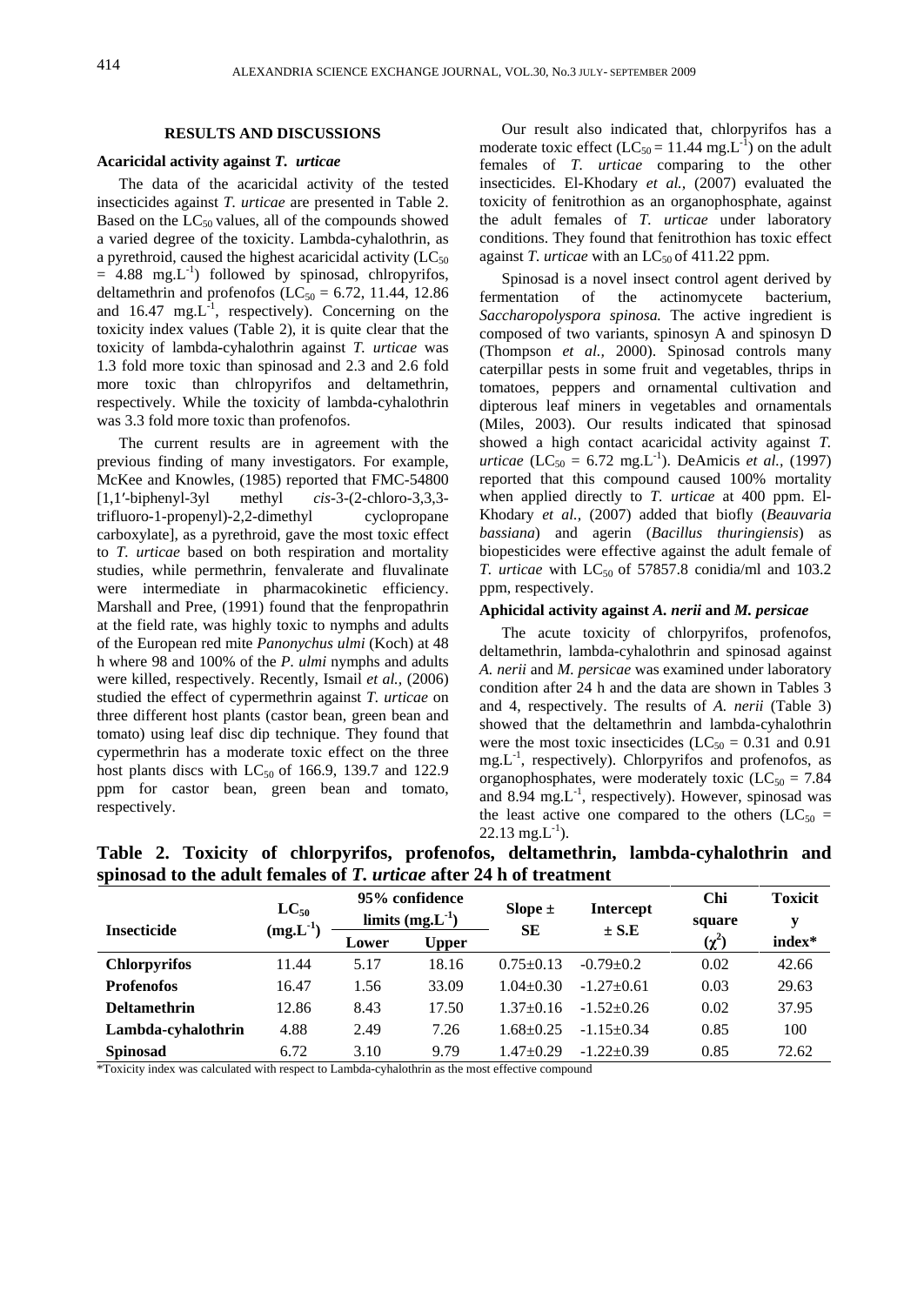| <b>Insecticide</b>                                                             |                                                |                                |
|--------------------------------------------------------------------------------|------------------------------------------------|--------------------------------|
| (Mg.L                                                                          |                                                |                                |
|                                                                                |                                                |                                |
| <b>Chlorpyrifos</b>                                                            | $0.99 \pm 0.12$ $-0.85 \pm 0.12$ $1.22$ $3.95$ |                                |
| Profenofos<br>8.94 6.33 12.99 0.87±0.11 -0.82±0.12 0.17 3.47                   |                                                |                                |
| Deltamethrin<br>$0.31$ $0.07$ $0.66$ $0.83\pm0.14$ $-0.42\pm0.12$ $0.16$ $100$ |                                                |                                |
| 2.09 $0.45\pm0.11$ $-0.02\pm0.11$ $0.10$ 34.07<br>Lambda-cyhalothrin<br>0.13   |                                                |                                |
|                                                                                |                                                | $-1.54 \pm 0.27$ $1.11$ $1.40$ |

**Table 3. Toxicity of chlorpyrifos, profenofos, deltamethrin, lambda-cyhalothrin and spinosad against the** *A. nerii* **after 24 h of treatment**

**\*** Toxicity index was calculated with respect to deltamethrin as the most effective compound

slightly less toxic compounds with toxicity index of toxic action with a toxicity index of 27.61. In addition, 3.95 and 3.47, respectively. However, spinosad was the least active one with a toxicity index of 1.40.

The data of the toxicity of the tested insecticides In addition, the tolerance level for each compound against *M. persicae* is presented in Table 4 showed that was calculated by dividing the LC<sub>50</sub> value of *M*. deltamethrin was also significantly the most toxic *persicae* of any compound by the LC<sub>50</sub> value of *A. nerii* among the insecticides tested with  $LC_{50}$  of 1.11 mg.L<sup>-1</sup>, among the insecticides tested with  $LC_{50}$  of 1.11 mg.L<sup>-1</sup>, of the same compound and the data are presented in followed by lambda-cyhalothrin and profenofos (LC<sub>50</sub> = Table 5. The data indicated that *M. persicae* was 2.61 and 4.02 mg.L<sup>-1</sup>, respectively). However, chlorpyrifos proved to be slightly less toxic  $(LC_{50} =$  spinosad, chlorpyrifos, lambda-cyhalothrin and 12.23 mg.L<sup>-1</sup>) and spinosad was the least toxic one deltamethrin with tolerance levels of 0.45, 1.40, 1.56, 12.23 mg. $L^{-1}$  and spinosad was the least toxic one deltamethrin with tolerance levels of 0.45, 1.40, 1.56,  $(LC_{50} = 30.92 \text{ mg.L}^{-1})$ . 2.87 and 3.58, respectively.

Based on the toxicity index values (Table 3), it is Based on the toxicity index values (Table 4), the apparent that deltamethrin was the most potent data revealed that deltamethrin was thehighly toxic compound against *A. nerii* followed by lambda- compound against *M. persicae* with a toxicity index of cyhalothrin with toxicity index values of 100 and 34.07, and followed by lambda-cyhalothrin with a toxicity respectively. While chlorpyrifos and profenofos were index of 42.52. However, profenofos has a moderate 100 followed by lambda**-**cyhalothrin with a toxicity index of 42.52. However, profenofos has a moderate toxic action with <sup>a</sup> toxicity index of 27.61. In addition, spinosad was the least toxic one with toxicity index of

<sup>-1</sup>, of the same compound and the data are presented in , respectively). However, relatively more tolerant than *A. nerii* to profenofos, cicity index values (Table 3), it is<br> **Based on the toxicity index values (Table 4), the**<br> **A.** *nerii* followed by lambda- compound against *M.* persicae with a toxicity index of<br>
city index values of 100 and 34.07, 100 3.59. In addition, the tolerance level for each compound Table 5. The data indicated that *M. persicae* was spinosad, chlorpyrifos, lambda-cyhalothrin and deltamethrin with tolerance levels of 0.45, 1.40, 1.56, 2.87 and 3.58, respectively.

**Table 4. Toxicity of chlorpyrifos, profenofos, deltamethrin, lambda-cyhalothrin and spinosad against the** *M. persicae* **after 24 h of treatment**

| Insecticide                                                               | $LC_{50}$ 95% confidence limits<br>$(mg.L^{-1})$                 |       |  |  |
|---------------------------------------------------------------------------|------------------------------------------------------------------|-------|--|--|
|                                                                           | Lower                                                            | Upper |  |  |
| <b>Chlorpyrifos</b>                                                       | $12.23$ $5.70$ $25.9$ $0.96\pm0.08$ $-1.05\pm0.12$ $3.95$ $9.07$ |       |  |  |
| <b>Profenofos</b> 4.02 2.95 5.25 1.14±0.10 -0.69±0.11 3.47 27.61          |                                                                  |       |  |  |
| Deltamethrin                                                              | 1.11 0.54 1.80 0.82 $\pm$ 0.09 -0.04 $\pm$ 0.11 100 100          |       |  |  |
| <b>Lambda-cyhalothrin</b> 2.61 1.93 3.37 1.11±0.11 -0.46±0.10 34.07 42.52 |                                                                  |       |  |  |
| <b>Spinosad</b> 30.92 21.65 42.95 0.92±0.81 -1.36±0.27 1.40 3.59          |                                                                  |       |  |  |

**\***Toxicity index was calculated with respect to deltamethrin as the most effective compound

**Table 5. LC50 values and the tolerance levels for** *A. nerii* **and** *M. persicae* **of the tested insecticides**

| <b>Insecticide</b> | $LC_{50}$ (mg.L <sup>-1</sup> ) for | $LC_{50}$ (mg.L <sup>-1</sup> ) for | Tolerance level*  |
|--------------------|-------------------------------------|-------------------------------------|-------------------|
|                    | A. nerii                            | M. persicae                         | $(LC_{50}$ ratio) |
| Chlorpyrifos       | 7.84                                | 12.23                               | 1.56              |
| <b>Profenofos</b>  | 8.94                                | 4.02                                | 0.45              |
| Deltamethrin       |                                     | 1.11                                | 3.58              |
| Lambda-cyhalothrin | 0.91                                | 2.61                                | 2.87              |
| Spinosad           | 22.13                               | 30.92                               | 1.40              |

 $*$ Tolerance level = LC<sub>50</sub> of *M. persicae* / LC<sub>50</sub> of *A. nerii*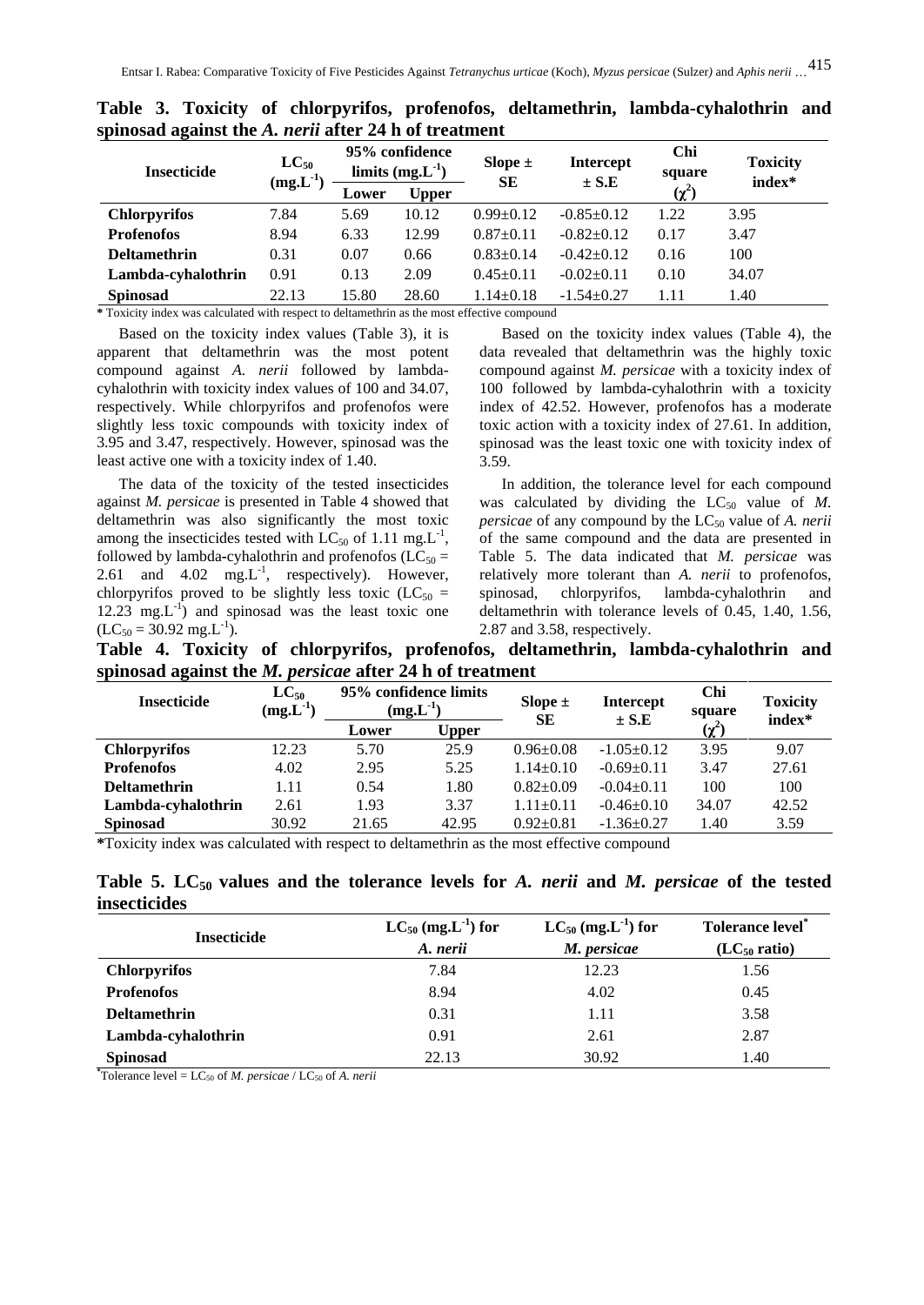From Tables 3 and 4, it can be noticed that deltamethrin and lambda-cyhalothrin had a highly toxic effect against the two species of aphids since  $LC_{50}$  were 0.31 and 0.91 mg.L<sup>-1</sup>against A. nerii and 1.11 and 2.61 mg.L<sup>-1</sup> against *M. persicae*, respectively. Moreover, chemical control because of its high toxic effect and its spinosad was the least toxic compound against the two high toxicity index against  $A$ . *nerii* and  $M$ . *persicae*.<br>applid species used in this study. Our results showed that Based on the tolerance level,  $M$ . *persicae* aphid species used in this study. Our results showed that pyrethroids insecticides (deltamethrin and lambda cyhalothrin) were more toxic than organophosphates chlorpyritos,<br>insecticides (chlorpyrifos and profenofos) against the respectively. insecticides (chlorpyrifos and profenofos) against the two tested aphid species. These results can be supported with those obtained by several investigators. For example, Khalequzzaman and Nahar, (2008) reported that the cypermethrin, as a pyrethroid, was the most  $\frac{\text{e}}{267}$ toxic compound against aphids of *A. craccivora, A.* Annonymous (1980). Plant production and protection 21, *gossypii, M. persicae* and *Lipaphis erysimi* showing LC<sub>50</sub> as 12.55, 12.29, 12.55 and 12.10  $\mu$ g.cm<sup>-2</sup>, LC<sub>50</sub> as 12.55, 12.29, 12.55 and 12.10  $\mu$ g.cm<sup>-2</sup>, positicide FAO, Israel 49-54.<br>respectively. While, malathion, as an organophosphate, posta A and R N Spooner Hart (2002) Efficacy of an was the least toxic having  $LC_{50}$  of 327.97, 333.92,<br>305.26 and 313.77  $\mu$ g.cm<sup>-2</sup> for *A. craccivora, A.* greenhouse thrips. pp 471-476. In GAC Beattie, D. M. *gossypii, M. persicae* and *L. erysimi,* respectively. Mohamed *et al.*, (2006) investigated the pesticidal [eds.], Spray oils beyond 2000, 25-29 October 1999. efficiency of Actellic [pirimiphos-methyl] at Sydney, NSW, Australia. University of Western Sydney, recommended rate of  $385 \text{ cm}^3/100 \text{ J}$  and  $38.5 \text{ cm}^3/100$  Australia. recommended rate of 385 cm<sup>3</sup>/100 L and 38.5 cm<sup>3</sup>/100 Australia. L against cabbage aphid (*Brevicoryne brassicae*) by spraying on highly infested cabbage plants and they found that this compound at the full recommended rate (385 cm /100 L) showed the highest efficacy against *B. brassicae.* In addition, El-Khodary *et al.*, (2007) and agricultural considerations in the management of tworeported that fenitrothion had a high toxic effect against

the tested insecticides in our study, another point deserves attention; these compounds were more toxic on *A. nerii* than *M. persicae* as shown in Table 5 by tolerance levels. The obtained results are in agreement with those of Khalequzzaman and Nahar, (2008) who reported that azadirachtin had  $LC_{50}$  of 0.34  $\mu$ g.cm<sup>-2</sup> for *A. gossypii* and 0.44  $\mu$ g.cm<sup>-2</sup> for *M. persicae.* However, subs. 211. cypermethrin, as a pyrethroid, had  $LC_{50}$  of 12.29 and

The acute toxicity of chlorpyrifos, profenofos, deltamethrin, lambda-cyhalothrin and spinosad was Econ. Entomol., 97: 1373-1377. tested against *T. urticae*, *A. nerii* and *M. persicae* using a slide-dip technique. The results of the acaricidal activity indicated that lambda-cyhalothrin and spinosad caused the highest toxicity against *T. urticae* followed by chlorpyrifos, deltamethrin and profenofos. Based on DeAmicis, C. V.; J. E. Dripps; C. J. Hatton and L. L. Karr the toxicity index values, it was quite clear that the toxicity of lambda**-**cyhalothrin against *T. urticae* was

against *A. nerii* and 1.11 and 2.61 that deltamethrin has a special position in aphid 1.3 fold more toxic than spinosad and 2.3 and 2.6 fold more toxic than chlropyrifos and deltamethrin, respectively. The results of aphicidal activity showed chemical control because of its high toxic effect and its high toxicity index against *A. nerii* and *M. persicae*. Based on the tolerance level, *M. persicae* was relatively more tolerant than *A. nerii* to profenofos, spinosad, chlorpyrifos, lambda-cyhalothrin and deltamethrin, respectively.

## **REFERENCES**

- Abbott, W. S. (1925). A method for computing the effectiveness of an insecticide. J. Econ. Entomol., 18: 265- 267. Annonymous (1980). Plant production and protection 21,
- recommended methods for measurement of resistance to pesticide. FAO, Israel. 49-54.
- for *A. craccivora, A.* greenhouse thrips. pp 471-476. *In* GAC Beattie, D. M.  $\mu$ 100 L and 38.5 cm<sup>3</sup>/100 Australia.  $3/100$  Australia.  $/100$  Australia. Basta, A. and R. N. Spooner-Hart (2002). Efficacy of an extract of Dorrigo pepper against two-spotted mite and Watson, M. L. Stevens, D. J. Rae, R. N. Spooner-Hart [eds.], Spray oils beyond 2000, 25-29 October 1999. Sydney, NSW, Australia. University of Western Sydney, Australia.
	- Blackman, R. L. and V. F. Eastop (2000). Aphids on the World's Crops: An Identification and Information Guide, 2nd ed. John Wiley & Sons Ltd., Chichester. p. 466.
	- Brandenburg, R. L. and G. G. Kennedy (1987). Ecological Brandenburg, R. L. and G. G. Kennedy (1987). Ecological and agricultural considerations in the management of two spotted spider mite (*Tetranychus urticae* Koch). Agric. Zool. Rev., 2: 185-236.
- *A. gossypii* with an LC<sub>50</sub> value of 1.66 ppm.<br>When we consider the susceptibility of the aphids to Bridges, M.; M. E. Jones; A. M. Bones; C. Hodgson; R. Cole; Bridges, M.; M. E. Jones; A. M. Bones; C. Hodgson; R. Cole; E. Bartlet; V. Wallsgrove; K. V. Karapapa; N. Watts and J. T. Rossiter (2001). Spatial organization of the glucosinate-myrosinase system in brassica specialist aphids is similar to that of the host plant. Proc. R. Soc. Lond. Ser., B 233: 1-5.
	- for seedling infestation by cotton leaf crumple virus on for *M. persicae.* However, subsequent growth and yield. J. Econ. Entomol., 79: 208- Butler, G. D. and T. J. Hennebrerry (1986). Effect of cotton 211.
- 12.55 µg.cm<sup>-2</sup> against *A. gossypii* and *M. persicae*,<br>respectively.<br>exained acaricidal effect of three Lamiaceae plant essential oils<br>exained Tetranualus urtices Kook and Pamisis takesi **CONCLUSION** Genn. Indust. Crops Prod., 23: 140-146. Calmasur, O.; I. Aslan and F. Sahin (2006). Insecticidal and acaricidal effect of three Lamiaceae plant essential oils against *Tetranychus urticae* Koch and *Bemisia tabaci* Genn. Indust. Crops Prod., 23: 140-146.
	- Chiasson, H.; N. J. Bostanian and C. Vincent (2004). Acaricidal properties of a chenopodium-based botanical. J. Econ. Entomol., 97: 1373-1377. Choi, W. I.; S. G. Lee; H. M. Park; and Y. J. Ahn (2004).
	- Toxicity of plant essential oils to *Tetranychus urticae* (Acari: Tetranychidae) and *Phytoseiulus persimilis* (Acari:
	- Phytoseiidae). J. Econ. Entomol., 97: 553-558. DeAmicis, C. V.; J. E. Dripps; C. J. Hatton and L. L. Karr (1997). Phytochemicals for pest control. Am. Chem. Soc.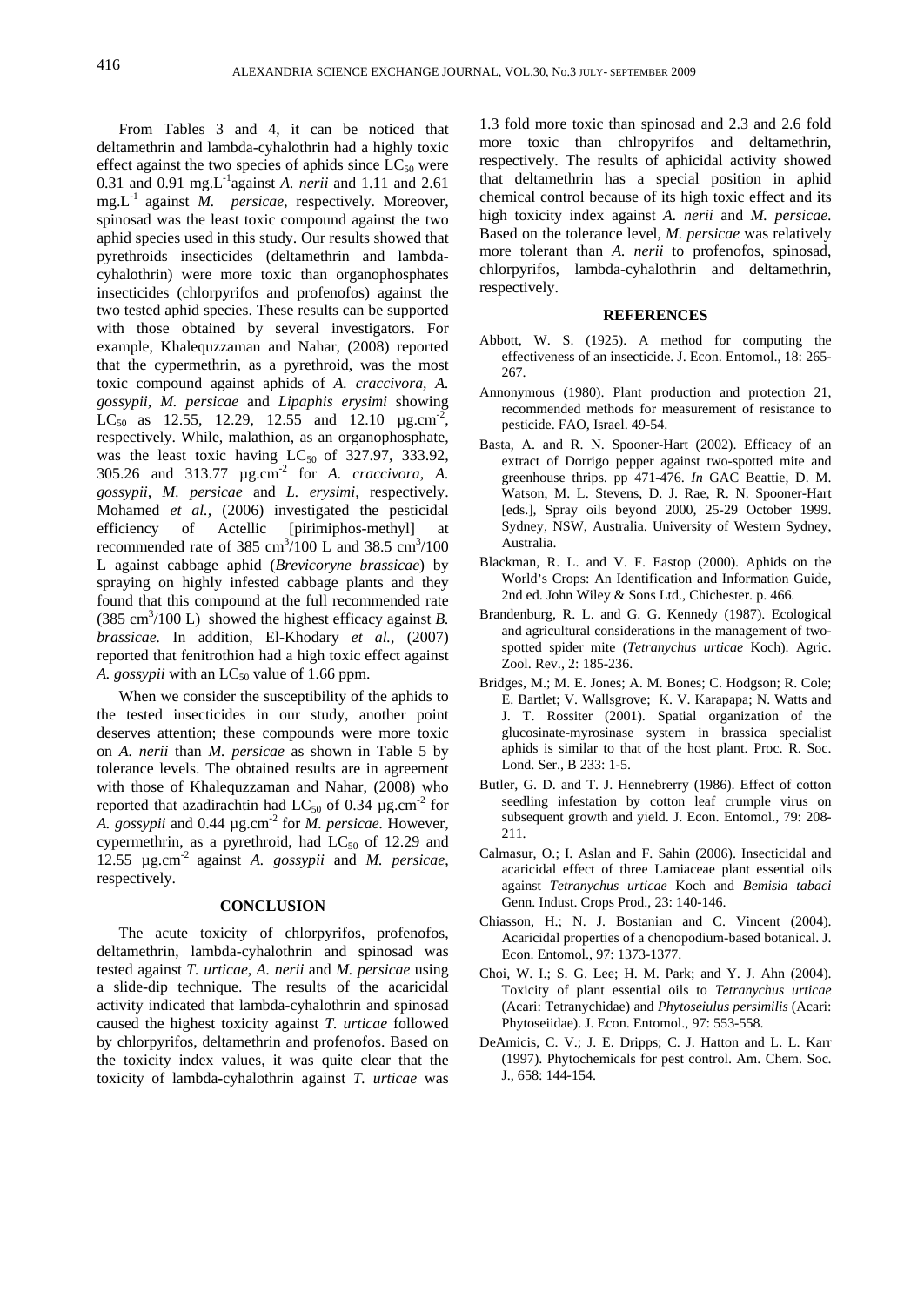- Devine, G. J.; M. Barber and I. Denholm (2001). Incidence Liu, T. and B. Yue (2001). Comparison of some life history and inheritance of resistance to METI-acaricides in parameters between alate and apterous forms of turnip (*Tetranychus urticae*) (Acari: Tetranychidae). Pest Manag. Sci., 57: 443-448.
- El-Khodary. A. S.; M. Samy; A. Y. Keratum and S. K. M. El plant extracts to plant sucking pests. Pest Cont. Environ.
- production, crops primary. <http://apps.fao.org/faostat>
- University Press, London, UK.
- 
- Foster, S. P.; I. Denholm and A. L. Devonshire (2000). The ups and downs of insecticide resistance in peach-potato aphids (*Myzus persicae*) in the UK. Crop Prot., 19: 873-<br>aphids (*Myzus persicae*) in the UK. Crop Prot.,
- Gray, S. M. and F. Gildow (2003). Luteovirus-Aphid Interactions. Ann. Rev. Phytopathol., 41: 539-566.
- Hall, R. W. and L. E. Ehler (1980). Population ecology of *Aphis nerii* on oleander. Environ. Entomol., 9: 338-344.
- Han, Z and F. Li (2004). Mutations in acetylcholinesterase associated with insecticide resistance in the cotton aphid, *Aphis gossypii* Glover. Insect Biochem. Mol. Biol., 34: 397-405.
- economics of cotton. p. 652-656. In proceeding Beltwide Department of Horticulture and Crop Science. Ohio State<br>cotton production and Res. Conf. Nashville, TV, National University, USA
- Helle, W. and M. W. Sabelis (1985). Spider mites: their biology, natural enemies and control. Vol. 1B. Elsevier Amsterdam. Manufacturer and Sticky lint in cotton. J. Econ. Entomol., 95: 299-306.
- Aphididae), a serious threat to Australian cotton. Aust. J. Entomol., 40: 85-91. Taha, H. A.; S. M. Soliman; A. Abd El-Haleam and S. A. El-
- Ismail, A. A.; W. H. Hegazi; A. S. Derbalah; N. E. Hasan and S. A. Hamed (2006). Toxicological and biological studies of some compounds against the two-spotted spider mite<br> *Tetranynchus urticae* and its predatory mite. Amplyseius T. N., 2:885-888. *Tetranynchus urticae* and its predatory mite, *Amblyseius*  gossypii on different host plants. Pest Cont. Environ. Sci., Thompson, G. D.; R. Dutton and T. C. Sparks (2000).
- Khalequzzaman, M. and J. Nahar (2008). Relative toxicity of prod<br>some insecticides and azadirachtin against four crop 702. some insecticides and azadirachtin against four crop
- Li, F.; H. ZhaoJun and T. Bo (2003). Insensitivity of acetylcholinesterase and increased activity of esterase in the resistant cotton aphid, *Aphis gossypii* Glover. Acta-
- European strains of the two-spotted spider mite aphid (Homoptera: Aphididae) on cabbage under constant parameters between alate and apterous forms of turnip temperatures. Florida Entomol., 84: 239-242.
- Fakharany (2007). Toxicity of some pesticides and oil (Koch) (Acari: Tetranychidae). Candian Entomol., 123: the life stages of the European red mite, *Panonychus ulmi* (Koch) (Acari: Tetranychidae). Candian Entomol., 123: 77-87.
- Sci., 15: 49-61. McKee, M. J. and C. O. Knowles (1985). Pharmacokinetics of FAO (2008). Provisional 2004 Production Data. Agricultural pyrethroids in two-spotted spider mites. Pest. Biochem. Physiol., 24: 326-335.
- Status: 09.2008. The effects of spinosad, a naturally derived Finney, D. J. (1971) Probit Analysis, 3rd Edition. Cambridge insect control agent to the honeybee. Bull. Insectol., 56: insect control agent to the honeybee. Bull. Insectol., 56: 119-124.
- Flaherty, D. L. and L. T. Wilson (1999). Biological control of Mohamed, S. A.; G. M. Mousa and A. G. El-Sisi (2006). insects and mites on grapes. In: Bellows, T.S., Fisher, Pesticidal efficiency of the mineral oil CAPL-2 alone or T.W. (Eds.), Handbook of Biological Control. Academic mixed with Actellic against cabbage aphid *Brevicoryne*  Press, New York, USA, pp. 853-869. *brassicae L.* and cotton leafworm *Spodoptera littoralis* Encyclose and other interest in the sinical content of the Encyclose and Comparison of the Encyclose and Comparison of the Encyclose and Encyclose and Encyclose and Encyclose and Encyclose and Encyclose and Encyclose and (Boisd.) attacking cabbage plants. Egypt. J. Agric. Res., 84: 75-81.
	- 879. acarine predator-prey metapopulation system III: Effects Nachman, G. and R. Zemek (2002). Interactions in a tritrophic acarine predator-prey metapopulation system III: Effects of *Tetranychus urticae* (Acari: Tetranychidae) on the host plant condition. Exp. Appl. Acarol., 25: 27-42.
		- Park, Y. L. and J. H. Lee (2002). Leaf cell and tissue damage of cucumber caused by two-spotted spider mite (Acari: Tetranychidae). J. Econ. Entomol., 95: 952-957.
		- Rana, J. S. (2005). Performance of *Lipaphis erysimi* (Homoptera: Aphididae) on different *Brassica* species in a tropical environment. J. Pest. Sci., 78: 155-160.
- Harris, F. A.; G. L. Andrews; D. F. Gaillave and R. E. Furr<br>(1992). Cotton aphid effect on vield quality and <br>(1992). Cotton aphid effect on vield quality and <br>(1992). Cotton aphid effect on vield quality and <br>(1992). Cott (1992). Cotton aphid effect on yield, quality and <br>economics of cotton p. 652-656. In proceeding Beltwide Department of Horticulture and Crop Science. Ohio State Shetlar, D. J. (2001). Aphids on trees and shrubs, HYG-2031 90. Ohio State University Extension Fact sheet. Department of Horticulture and Crop Science. Ohio State University, USA
	- cotton of America, Memphis, TN. Slosser, J. E.; M. N. Parajulee; D. L. Hendrix; T. J. Henneberry and D. R. Rummel (2002). Relationship between *Aphis gossypii* (Homoptera: Aphididae) and sticky lint in cotton. J. Econ. Entomol., 95: 299-306. Sun, Y. P. (1950). Toxicity index-an improved method of
- Herron, G. A.; K. Powis and J. Rophail (2001). Insecticide Sun, Y. P. (1950). Toxicity index-an improved method of resistance in *Aphis gossypii* Glover (Hemiptera: comparing the relative toxicity of insecticides. J. Econ. comparing the relative toxicity of insecticides. J. Econ. Entomol., 43: 45-53. Taha, H. A.; S. M. Soliman; A. Abd El-Haleam and S. A. El-
	- Raies (2001). Field studies on the main pests infesting cotton with refer to their natural enemies. Proceeding Beltwide Cotton Conf. National Cotton Council, Memphis
	- 14: 227-256. Spinosad -a case study: an example from a natural T. N., 2: 885-888. Thompson, G. D.; R. Dutton and T. C. Sparks (2000). products discovery programme. Pest Manag. Sci., 56: 696-
	- infesting aphid species. Univ. J. Zool. Rajshahi Univ., 27: Zhang, Z. (2003). Mites of Greenhouses: Identification,<br>31-34. **31-34.** Biology and Control, CABI Publishing, Wallingford, p. 702. Zhang, Z. (2003). Mites of Greenhouses: Identification, Biology and Control, CABI Publishing, Wallingford, p. 54-61.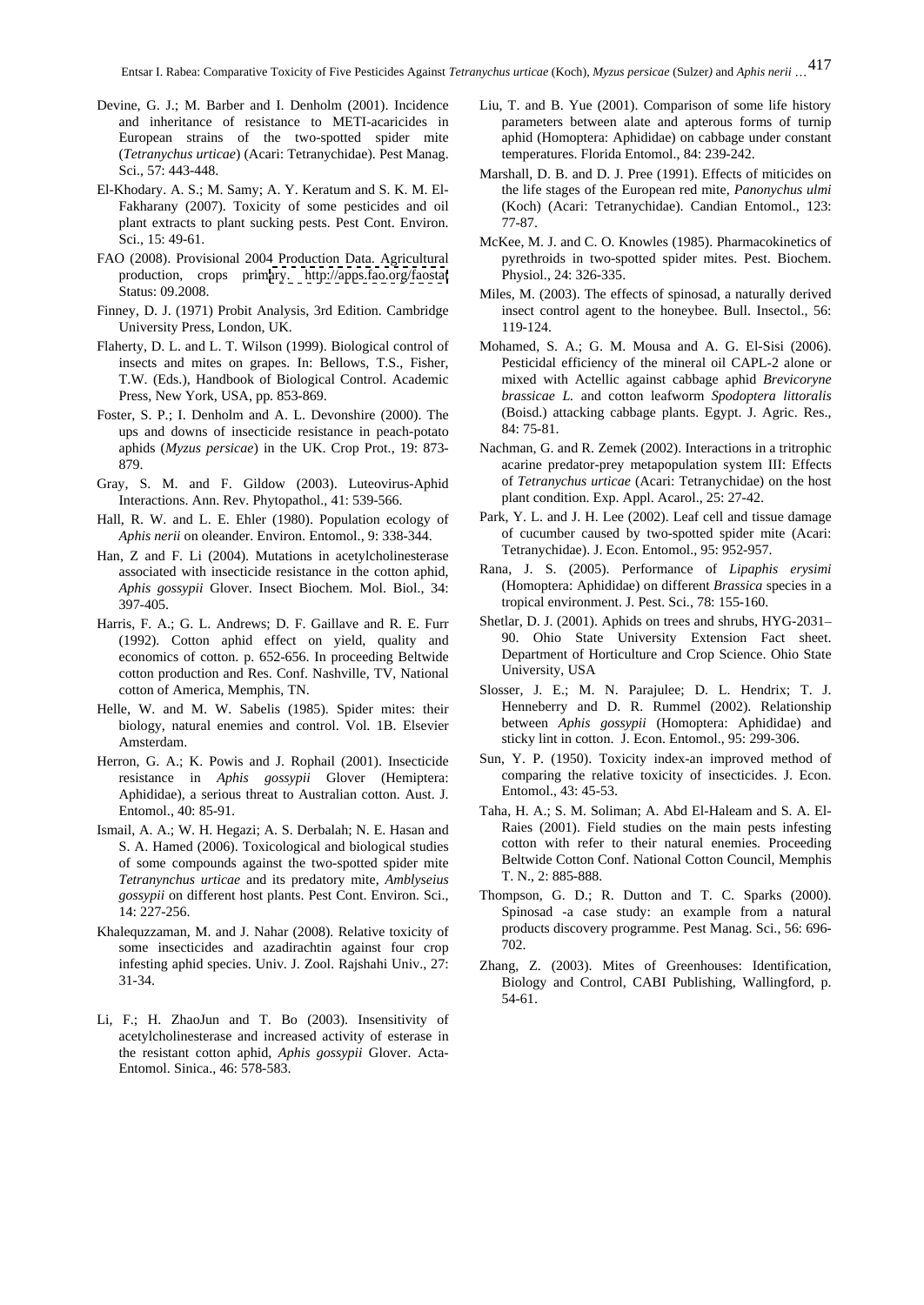# الملخص العوبي

السمية النسبية لخمس مبيدات ضد الإناث البالغة للعنكبوت الأحمر(تترانيكس يورتيكا) ومن التفلة (افیس نریای) ومن الخوخ(میزس برسیکا)

إنتصار إبراهيم ربيع

تم دراسة التأثير السام بالملامسة لبعض المبيدات مثل: الكلوربيرفوس والبروفينفوس والدلتامثرين وااللامداسيالوثرين والمركب الطبيعي سبينوساد وذلك ضد بعض الأفات الماصة الحيوانية والحشرية مثل الإناث البالغة للعنكبوت الأحمر (تترانيكس يورتيكا) ومن التفلة (افيس نرياي) ومن الخوخ (ميزس برسيكا).

تم تقييم النشاط الإبادى الأكاروسي والحشرى بطريقة غمسر الأوراق وذلك تحت الظروف المعملية وتم التعبير عن النتـــائج عــــن طريق التركيز المسبب لقتل ٥٠% من الأفراد المعاملة. أوضـــحت النتائج أن مبيد اللامداسيالوثرين والمركب الطبيعي سبينوساد أظهرا أعلى نشاط إبادي أكاروسي ضد الإناث البالغة للعنكبوت الأحمر

حيث كانت قيمة التركيز الذي يقتل ٥٠% من الأفراد المعاملة هي ٤,٨٨ و ٦,٧٢ ملجم/مل علي التوالي يليه مبيد الكلوربيريفوس والدلتامثرين ثم البروفينفوس ٤٤,١١, ١٦, ١٢, ١٩و ١٦, ١٦ ملجم/مل على التوالي.

ومن ناحية التأثير الإبادي الحشري ضد المن كان مبيد الدلتامثرين أعلى كفاءة إبادية ضد كل من افيس نرياي وميزس برسيكا بينما مبيد سبينوساد كان أقل المبيدات سمية. وكانت حشرة ميزس برسيكا أكثر تحملا من افيس نرياي بالنسبة للمبيدات البروفينفوس وسبينوساد وكلوربيريفوس واللامداسيالوثرين والدلتامثرين بمستوى تحمل ٢,٠٠، ١,٤٠، ١,٥٦ و ٣,٥٨ على التوالي.